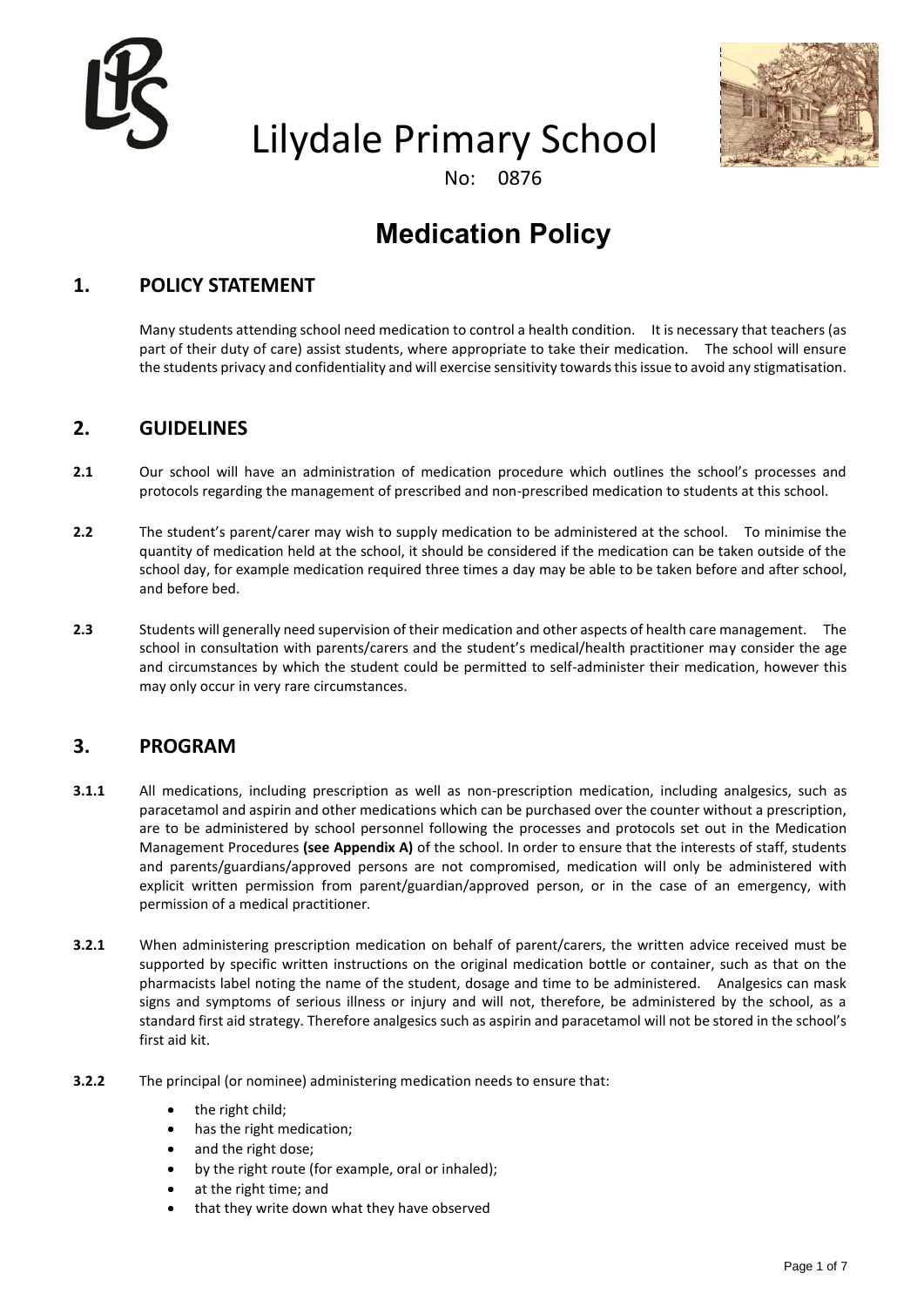- permission to administer medication has been received from the child's parents/guardians/approved persons or a medical practitioner.
- **3.2.3** The principal or their nominee will inform teachers of those students in their charge who require medication to be administered at the school. The teachers may be required to release students at prescribed times so they may receive their medications from the principal or nominee.
- **3.2.4** A School Register will be created and will be completed by the person administering the taking of medication.
- **3.3** The school in consultation with parents/carers and the student's medical/health practitioner will consider the age and circumstances by which the student could be permitted to self-administer their medication. Ideally, medication to be self-administered by the student should be stored by the school. However, where immediate access is required by the student, such as in the case of asthma, anaphylaxis, or diabetes, medication must be stored in an easily accessible location.

**Note:** It is at the principal's discretion to agree for the student to carry and manage his/her own medication.

#### **4. LINKS AND APPENDICES (including processes related to this policy)**

Links which are connected with this policy are:

- [DEECD Medication Policy](http://www.education.vic.gov.au/school/principals/spag/health/pages/medication.aspx#mainContent)
- [DEECD Anaphalaxis Policy](http://www.education.vic.gov.au/school/principals/spag/health/pages/anaphylaxis.aspx#mainContent)
- [DEECD Health Support Planning Policy](http://www.education.vic.gov.au/school/principals/spag/health/Pages/supportplanning.aspx)
- [Asthma Society Webpage](http://www.asthma.org.au/Default.aspx?tabid=102)

Appendices which are connected with this policy are:

- Appendix A: Medication Management Procedures
- Appendix B: Medication Authority Form

#### **5. EVALUATION**

This policy will be reviewed annually or more often if necessary due to changes in regulations or circumstances.

### **Appendix A**

## **Medication Management Procedures**

The school has developed procedures for the appropriate storage and administration of prescribed and non-prescribed medicines to students by school staff with reference to individual student medical information.

### **1. Student Information**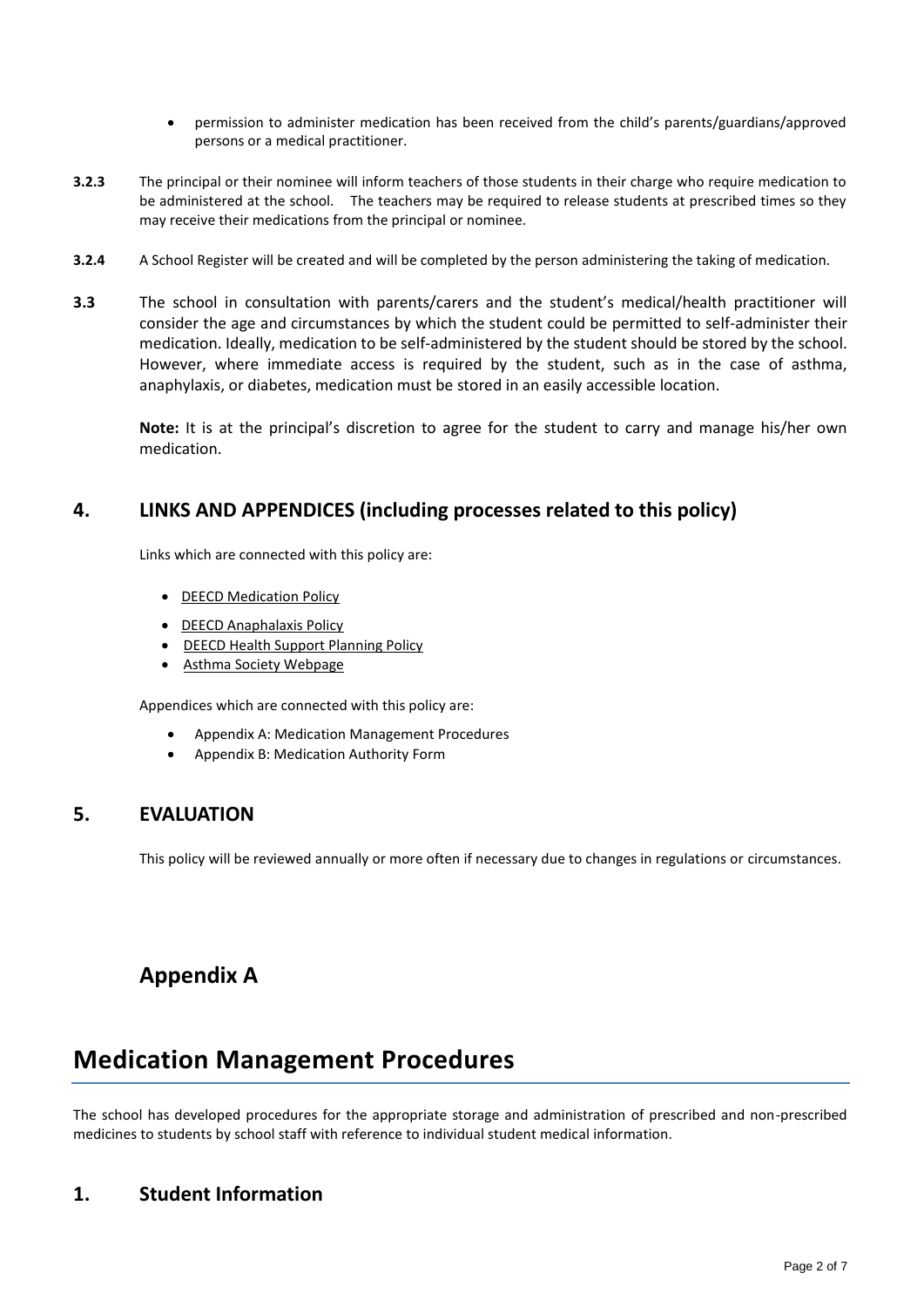Parents and/or guardians are required to keep the school informed of current medical contact details concerning students and any current medical conditions and appropriate medical history.

Every student who has a medical condition or illness has an individual management plan that is attached to the student's records. This management plan is provided by the student's parents/guardians and contains details of:

- the usual medical treatment needed by the student at school or on school activities
- the medical treatment and action needed if the student's condition deteriorates
- the name, address and telephone numbers for an emergency contact and the student's doctor

#### **2. Administration of prescribed Oral Medication**

Parents/guardians are required to inform the principal in writing of any prescribed medication that students need to take in school hours. Where medication is required in spontaneous situations, detailed administration instructions should be provided, for example in the case of asthma attacks. Medication Administration Permission Forms are available from the Office and should be completed and signed by the parent/guardian.

Certain students are capable of taking their own medication (usually tablets) while other students will need assistance from teachers. This information will be recorded on the individual student's management plan.

All medication sent to school is to be administered by school staff and, parents/guardians are required to supply medication in a container that gives the name of the medication, name of the student, the dose, and the time it is to be given.

Where medication for more than one day is supplied, it is to be locked in the storage cupboard in the school office.

#### **3. Administration of Analgesics**

Analgesics are only to be given following permission of parents/guardians and are to be issued by a staff member who maintains a record to monitor student intake. Analgesics are to be supplied by the parents.

#### **4. Asthma**

Asthma is an extremely common condition for Australian students. Students with asthma have sensitive airways in their lungs. When exposed to certain triggers their airways narrow, making it hard for them to breathe.

Symptoms of asthma commonly include:

- cough
- tightness in the chest
- shortness of breath/rapid breathing
- wheeze (a whistling noise from the chest)

Many children have mild asthma with very minor problems and rarely need medication. However, some students will need medication on a daily basis and frequently require additional medication at school (particularly before or after vigorous exercise). Most students with asthma can control their asthma by taking regular medication.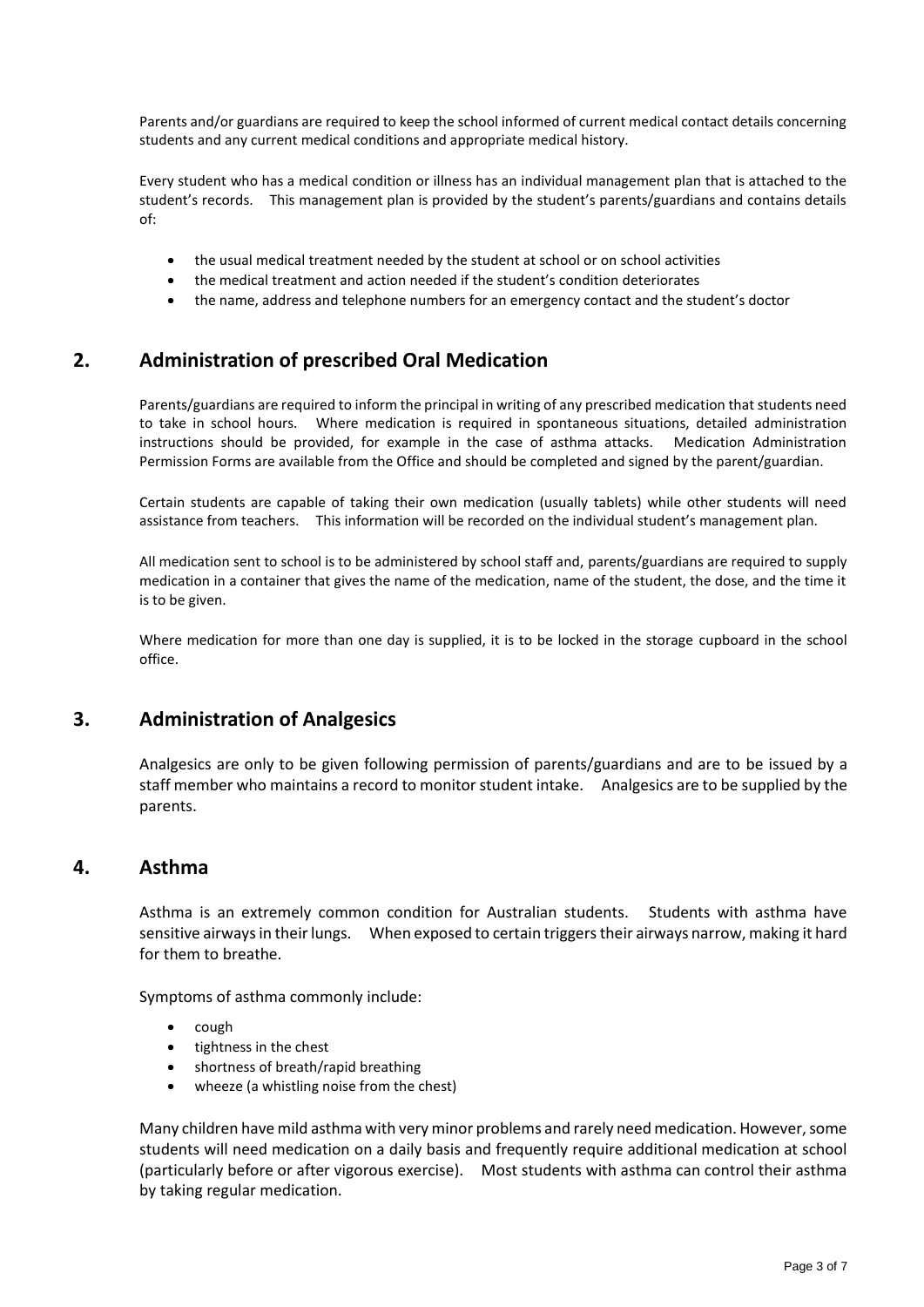#### **4.1 Student Asthma Information**

Every student with asthma attending the school has a written Asthma Action Plan, ideally completed by their treating doctor or pediatrician, in consultation with the student's parent/carer.

This plan is attached to the student's records and updated annually or more frequently if the student's asthma changes significantly. The Asthma Action Plan should be provided by the student's doctor and is accessible to all staff. It contains information including:

- usual medical treatment (medication taken on a regular basis when the student is 'well' or as premedication prior to exercise)
- details on what to do and details of medications to be used in cases of deteriorating asthma this includes how to recognise worsening symptoms and what to do during an acute asthma attack
- name, address and telephone number of an emergency contact
- name, address and telephone number (including an after-hours number) of the student's doctor

If a student is obviously and repeatedly experiencing asthma symptoms and/or using an excessive amount of reliever medication, the parents/carers will be notified so that appropriate medical consultation can be arranged. Students needing asthma medication during school attendance must have their medication use; date, time and amount of dose recorded in the First Aid Treatment Book in the sick bay each time for monitoring of their condition.

#### **4.2 Asthma Medication**

There are three main groups of asthma medications: relievers, preventers and symptom controllers. There are also combination medications containing preventer and symptom controller medication in the same delivery device.

Reliever medication provides relief from asthma symptoms within minutes. It relaxes the muscles around the airways for up to four hours, allowing air to move more easily through the airways. Reliever medications are usually blue in colour and common brand names include Airomir, Asmol, Bricanyl, Epaq and Ventolin. These medications will be easily accessible to students at all times, preferably carried by the student with asthma. All students with asthma are encouraged to recognise their own asthma symptoms and take their blue reliever medication as soon as they develop symptoms at school.

Preventer medications come in autumn colours (for example brown, orange, and yellow) and are used on a regular basis to prevent asthma symptoms. They are mostly taken twice a day at home and will generally not be seen in the school environment.

Symptom controllers are green in colour and are often referred to as long acting relievers. Symptom controllers are used in conjunction with preventer medication and are taken at home once or twice a day.

Symptom controllers and preventer medications are often combined in one device. These are referred to as combination medications and will generally not be seen at school.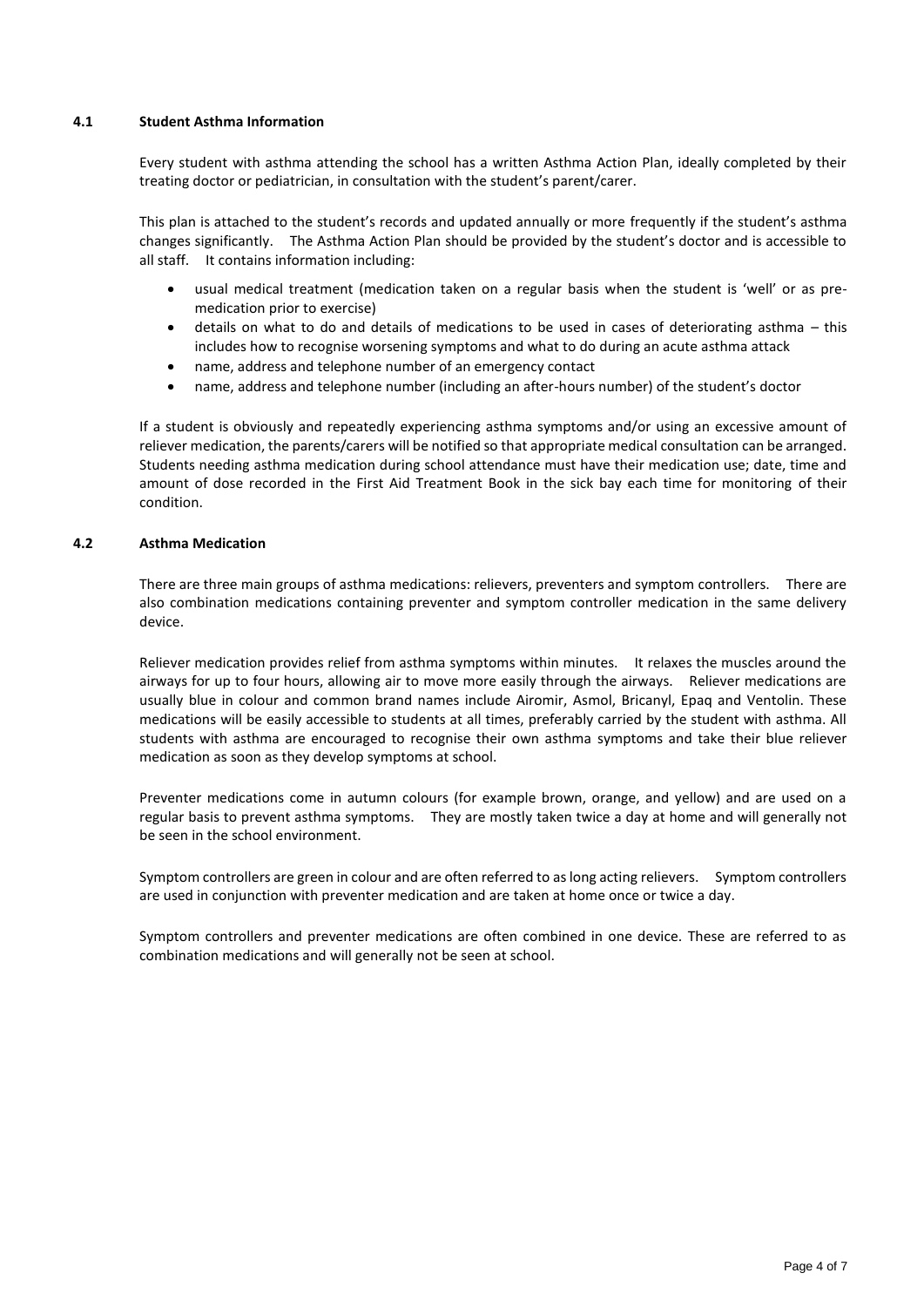### **School - Medication Authority Form**

## **Medication Authority Form**

For a student who requires medication whilst at school

 **This form should be completed ideally by the student's medical/health practitioner, for all medication to be administered at school. For those students with asthma, an Asthma Foundation's** *School Asthma Action Plan* **should be completed instead. For those students with anaphylaxis, an ASCIA** *Action Plan for Anaphylaxis* **should be completed instead. These forms are available from :** [DEECD Health Support Planning](http://www.education.vic.gov.au/school/principals/spag/health/Pages/supportplanning.aspx)  **[Policy](http://www.education.vic.gov.au/school/principals/spag/health/Pages/supportplanning.aspx)** 

**Please only complete those sections in this form which are relevant to the student's health support needs.** 

Name of School:

Student's Name: Name: Date of Birth: Date of Birth: Date of Birth: Date of Birth: Date of Birth: Date of Birth: Date of Birth: Date of Birth: Date of Birth: Date of Birth: Date of Birth: Date of Birth: Date of Birth: Date

Medic-Alert Number (if relevant): Next and the Review date for this form:

**Please Note:** wherever possible, medication should be scheduled outside the school hours, e.g. medication required three times a day is generally not required during a school day: it can be taken before and after school and before bed.

| <b>Name of Medication/s</b>                                                    | <b>Dosage</b><br>(amount) | Time/s to be<br>taken | How is it to be taken?<br>(e.g. orally/topical/injection) | <b>Dates</b>       |  |
|--------------------------------------------------------------------------------|---------------------------|-----------------------|-----------------------------------------------------------|--------------------|--|
|                                                                                |                           |                       |                                                           | Start Date:        |  |
|                                                                                |                           |                       |                                                           | End Date:          |  |
|                                                                                |                           |                       |                                                           | Ongoing: $\square$ |  |
|                                                                                |                           |                       |                                                           | Start Date:        |  |
|                                                                                |                           |                       |                                                           | End Date:          |  |
|                                                                                |                           |                       |                                                           | Ongoing: $\square$ |  |
|                                                                                |                           |                       |                                                           | <b>Start Date:</b> |  |
|                                                                                |                           |                       |                                                           | End Date:          |  |
|                                                                                |                           |                       |                                                           | Ongoing: $\square$ |  |
| <b>MEDICATION STORAGE</b>                                                      |                           |                       |                                                           |                    |  |
| Please indicate if there are specific storage instructions for the medication: |                           |                       |                                                           |                    |  |
|                                                                                |                           |                       |                                                           |                    |  |

# Proud of our past. Educating for our future.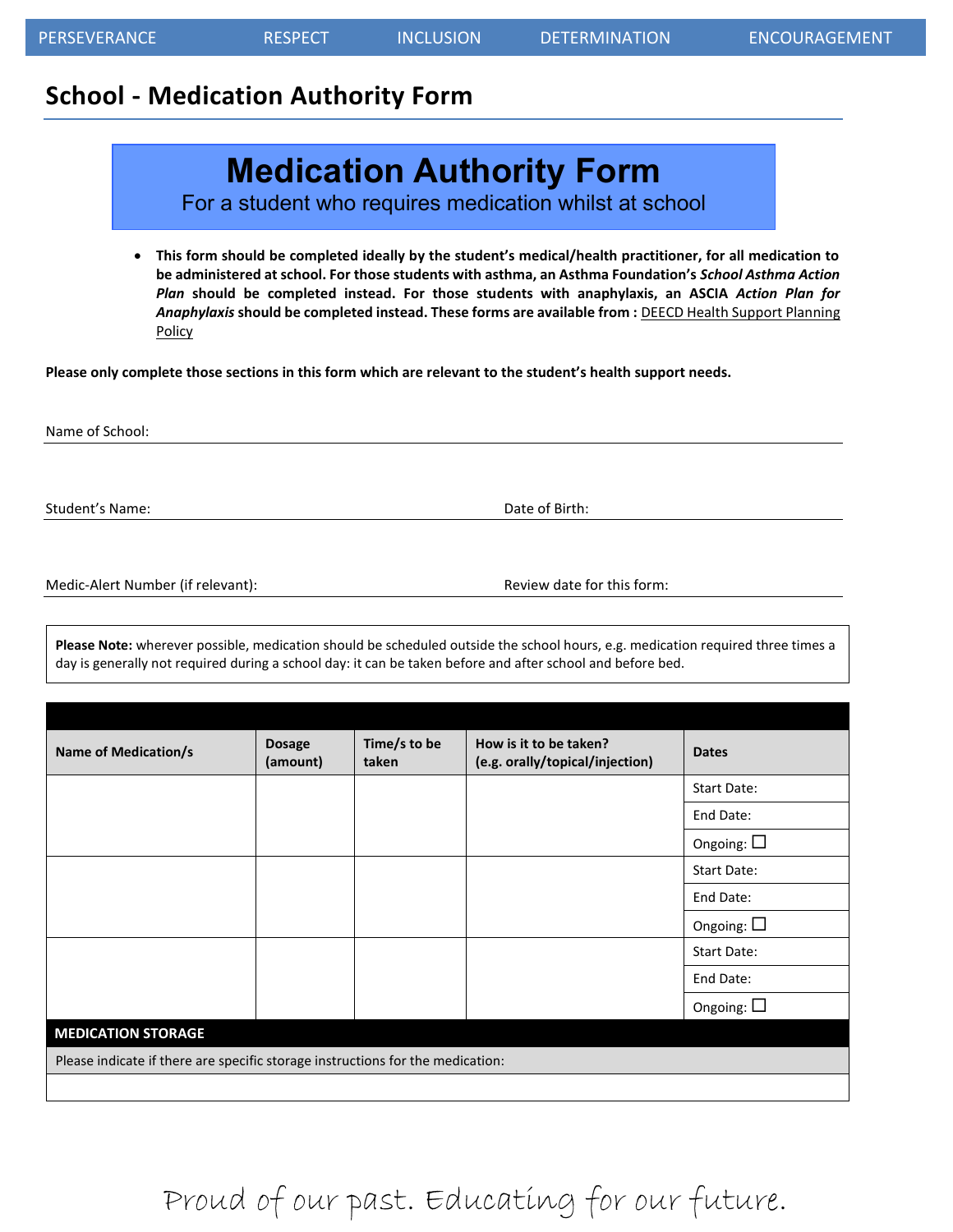$\Gamma$ 

| MEDICATION DELIVERED TO THE SCHOOL                                                                                                                                                                                                                                                                                                                                                                                         |
|----------------------------------------------------------------------------------------------------------------------------------------------------------------------------------------------------------------------------------------------------------------------------------------------------------------------------------------------------------------------------------------------------------------------------|
| Please ensure that medication delivered to the school:                                                                                                                                                                                                                                                                                                                                                                     |
| $\Box$ Is in its original package                                                                                                                                                                                                                                                                                                                                                                                          |
| $\Box$ The pharmacy label matches the information included in this form                                                                                                                                                                                                                                                                                                                                                    |
| <b>SELF-MANAGEMENT OF MEDICATION</b>                                                                                                                                                                                                                                                                                                                                                                                       |
| Students in the early years will generally need supervision of their medication and other aspects of health care management. In<br>line with their age and stage of development and capabilities, older students can take responsibility for their own health care. Self-<br>management should follow agreement by the student and his or her parents/carers, the school and the student's medical/health<br>practitioner. |
| Please advise if this person's condition creates any difficulties with self-management, for example, difficulty remembering to take<br>medication at a specified time or difficulties coordinating equipment:                                                                                                                                                                                                              |
|                                                                                                                                                                                                                                                                                                                                                                                                                            |
|                                                                                                                                                                                                                                                                                                                                                                                                                            |
|                                                                                                                                                                                                                                                                                                                                                                                                                            |
|                                                                                                                                                                                                                                                                                                                                                                                                                            |
|                                                                                                                                                                                                                                                                                                                                                                                                                            |
|                                                                                                                                                                                                                                                                                                                                                                                                                            |
| <b>MONITORING EFFECTS OF MEDICATION</b>                                                                                                                                                                                                                                                                                                                                                                                    |
| Please note: School staff do not monitor the effects of medication and will seek emergency medical assistance if concerned about<br>a student's behaviour following medication.                                                                                                                                                                                                                                            |

#### *Privacy Statement*

The school collects personal information so as the school can plan and support the health care needs of the student. Without the provision of this information the quality of the health support provided may be affected. The information may be disclosed to relevant school staff and appropriate medical personnel, including those engaged in providing health support as well as emergency personnel, where appropriate, or where authorised or required by another law. You are able to request access to the personal information that we hold about you/your child and to request that it be corrected. Please contact the school directly or FOI Unit on (03) 9637 2670.

| Name of Medical/Health Practitioner: |  |
|--------------------------------------|--|
| <b>Professional Role:</b>            |  |
| Signature:                           |  |

# Proud of our past. Educating for our future.